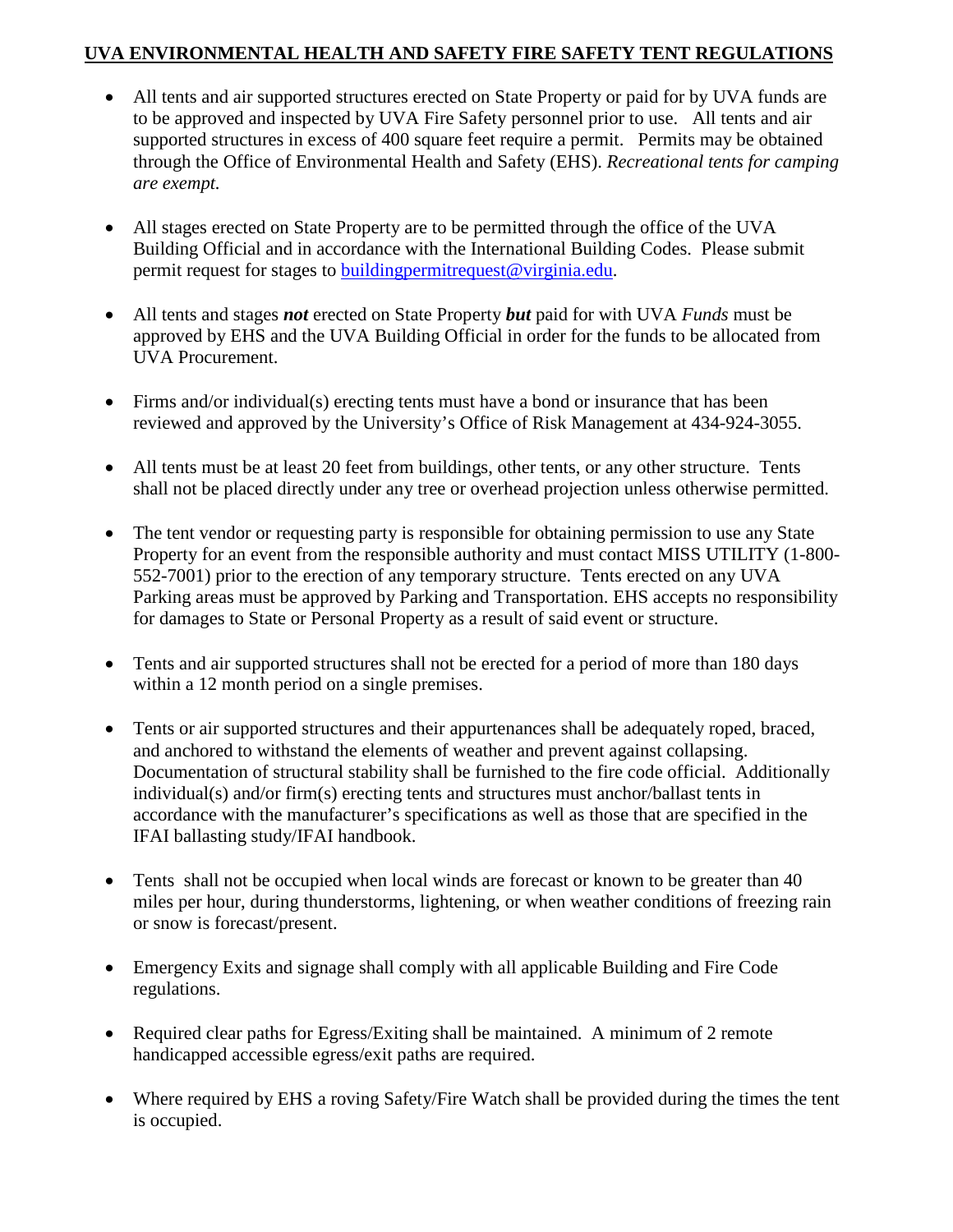- All cooking operations must be approved by EHS and comply with the applicable portions of the International Building Code and Virginia Statewide Fire Prevention Code.
- Cook tents shall be separate from other tents and membrane structures by a minimum of 20 feet.
- Smoking is prohibited in tents, canopies, and membrane structures and *No Smoking* signs shall be placed in the tent.
- Portable fire extinguishers are required to be mounted in the tent in conspicuous locations.
- The use of open flame and other devices emitting flame, fire or heat including candles are not permitted inside or within 20 feet of the tent or membrane structure.
- Generators shall be placed a minimum of 20 feet away from the tent structure and isolated from contact with the public by fencing, enclosure or other approved means.
- Portable LP gas containers with a capacity of 500 gallons or less shall have a minimum separation between the container and structure not less than 10 feet. Containers greater than 500 gallons shall have a minimum separation between the container and structure not less than 25 feet.

## **PERMIT and SIGNATURE FORM SUBMITTAL INSTRUCTIONS**

Complete applicable sections of the permit application. Prior to permit approval, a signature is required below that indicates the responsible person or persons has read and understands the regulations stated above.

Information to include with your application:

- A copy of the flame certificate for each tent (available from the tent vendor)
- A diagram or sketch of the exact location of the tent in reference to adjacent buildings, trees, and other structures. Label all distances.
- A diagram or sketch of the floor plan including any stages, tables, chairs, and the exits from the structure. These diagrams can be hand drawn.
- A copy of Certificate of Insurance approved by Office of Risk Management.

Tent permit applications are to be submitted at least three weeks prior to the event. Application and signature forms can be submitted via email to [fire-safety@virginia.edu,](mailto:fire-safety@virginia.edu) via Messenger Mail (P.O. Box 400322) or by fax at 434-243-1735. Questions can be directed to the Fire Safety email address or call 434- 982-4914.

The responsible individual(s) signature(s) is required prior to the permit approval. With this signature, the responsible individual(s) has read, understands and agrees to the regulations stated above.

*Responsible User's Signature and Date: \_\_\_\_\_\_\_\_\_\_\_\_\_\_\_\_\_\_\_\_\_\_\_\_\_\_\_\_\_\_\_\_\_\_\_\_\_\_\_\_\_\_\_\_\_\_\_\_* 

*Responsible Vendor's Signature and Date: \_\_\_\_\_\_\_\_\_\_\_\_\_\_\_\_\_\_\_\_\_\_\_\_\_\_\_\_\_\_\_\_\_\_\_\_\_\_\_\_\_\_\_\_\_\_\_*